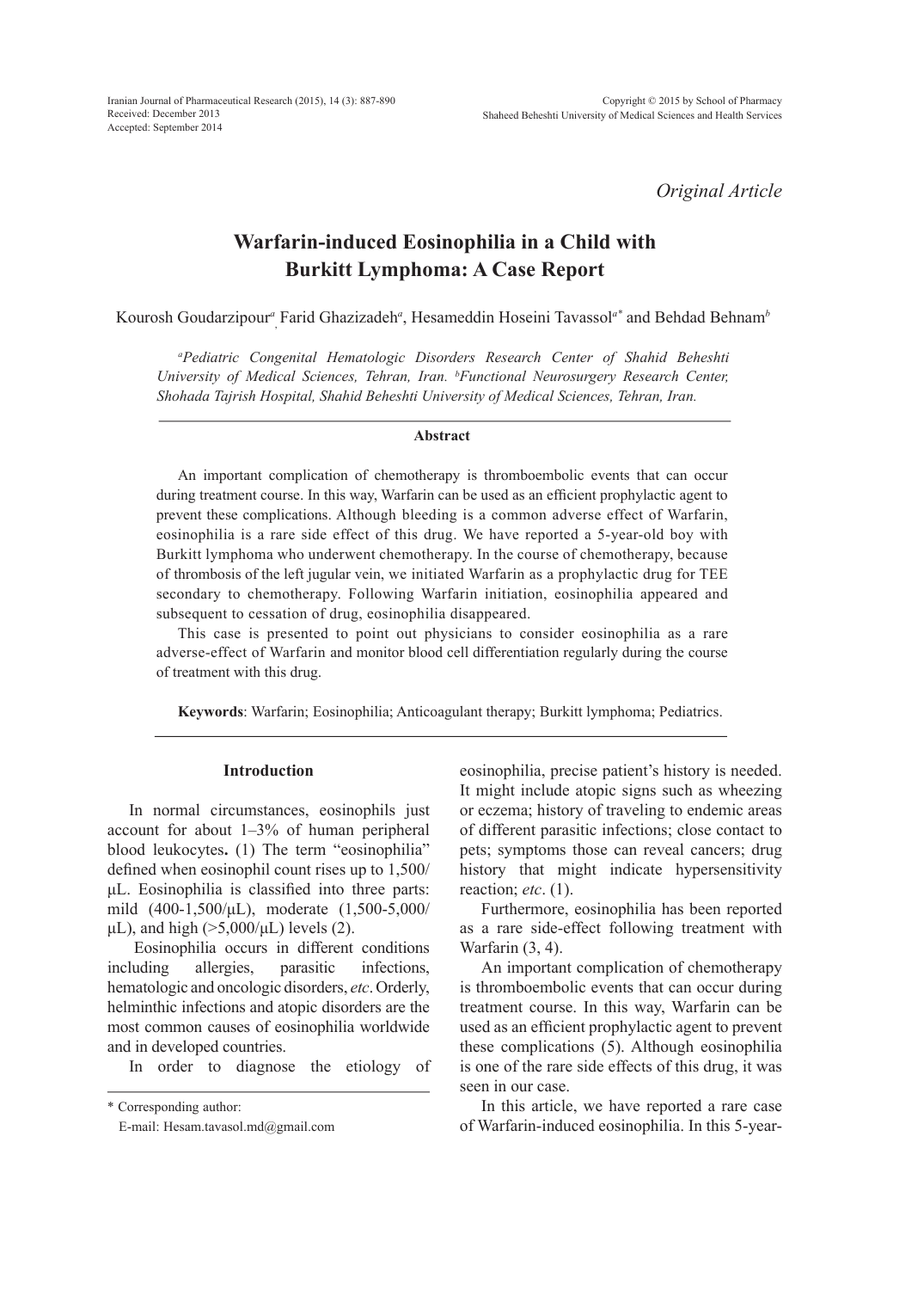old boy, we initiated Warfarin which led to presentation of eosinophilia following Warfarin prescription. To our best knowledge, this is the first pediatric case of eosinophilia associated with Warfarin therapy.

## **Experimental**

## *Case report*

We have reported a 5-year-old boy who had been referred to our hospital with a history of cervical mass. He had been complaining of the left side cervical mass which was the mandibular lymphadenopathy. Consequently, excisional biopsy was performed and revealed the evidences of Burkitt lymphoma. Further evaluations were carried out and he diagnosed with Burkitt lymphoma, stage 4, with initial bone marrow involvement afterwards. The primary site of tumor was a mass in left side of neck and bone marrow involvement. Therefore, the patient underwent chemotherapy. He was being treated according to "treatment protocol for B-cell ALL and B-cell NHL" which includes Cyclophosamide, Vincristine, Methotrexate, Prednisone, Hydrocortisone, *etc*.) and four doses of Rituximab (6). Patient responded well to the treatment, bone marrow involvement recovered and only a residual mass in the primary site of the tumor remained. In this way second-look was done and the residual mass was resected entirely. In pathologic evaluation, no viable tumoral cells were seen in the resected mass and included only necrotic tissue.

After the second-look the chemotherapy was continued. In the course of chemotherapy the patient had been complaining of frequent pain in his neck. Consequently, he underwent cervical CT-Scan and it demonstrated a calcified soft tissue mass in the retro mandibular area of left side of the neck with thrombosis of left jugular vein. The CT-Scan findings was confirmed by Doppler ultra-sonography as a heterogeneous and hypo-echo lesion with 28\*10 mm size that located in the left jugular vein from mandible angle extended to the base of neck which was in favor of thrombosis.

As a result, anticoagulant therapy was initiated with Enoxaparin, 15 mg (1 mg\Kg) twice a day. In the  $5<sup>th</sup>$  day of Enoxaparin prescription,

Warfarin 15 mg (1 mg\Kg) was initiated and INR ratio reached between 2 to 3 afterwards. Subsequently, Enoxaparin was discontinued 8 days following warfarin initiation and warfarin dose was increased to 30 mg  $(2 \text{ mg/Kg})$  and continued (7). CBC of patient before starting Warfarin was normal but eosinophilia revealed two weeks after initiation of Warfarin in the serial CBC analysis. No sign and symptom was observed associated with eosinophilia.

There was no evidence of parasitic infections in the evaluation of eosinophilia. Stool examination showed no evidence of parasites or ova. Urine analysis and urine culture were normal and did not accompany with evidences of infections. The liver function indicators were totally normal. Bone marrow aspiration and biopsy were done and repeated after two weeks and all of them were normal those excluded hematologic and neoplastic etiologies of eosinophilia. Also, serum IgE level was normal that was against the allergic reaction.

There were no signs and symptoms of allergic disorders (*i.e*. atopic dermatitis, asthma, rhinitis, *etc*.). Furthermore, he had drug history of Ceftazidime, Vancomycin, Azithromycin and Cotrimoxazole in his antibacterial prophylactic drug regimen.

All of our blood samples were taken in the morning those showed a steady increase in the amount of eosinophils. The value of PT-INR ranged from 1.10 to 2.25 under Warfarin administration. No relation was seen between the PT-INR and eosinophil count. The eosinophil count increased up to 32% with WBC count of 4900/μL (absolute eosinophil count of 1568/μL) after two weeks Warfarin therapy, and after 35 days of Warfarin therapy the eosinophil fraction reached above 65% with WBC count of 5800/ μL (absolute eosinophil count of  $3770/\mu$ L). At first, all of his drugs, except Warfarin, were discontinued; however, the eosinophil count did not decrease following cessation. In the second step, Warfarin was terminated and Enoxaparin was initiated again instead of Warfarin for anticoagulation therapy. Consequently, the eosinophil level fell within a week and during a period of one month it returned to its normal range. As a result, it appeared that Warfarin was responsible for the rise of eosinophil numbers.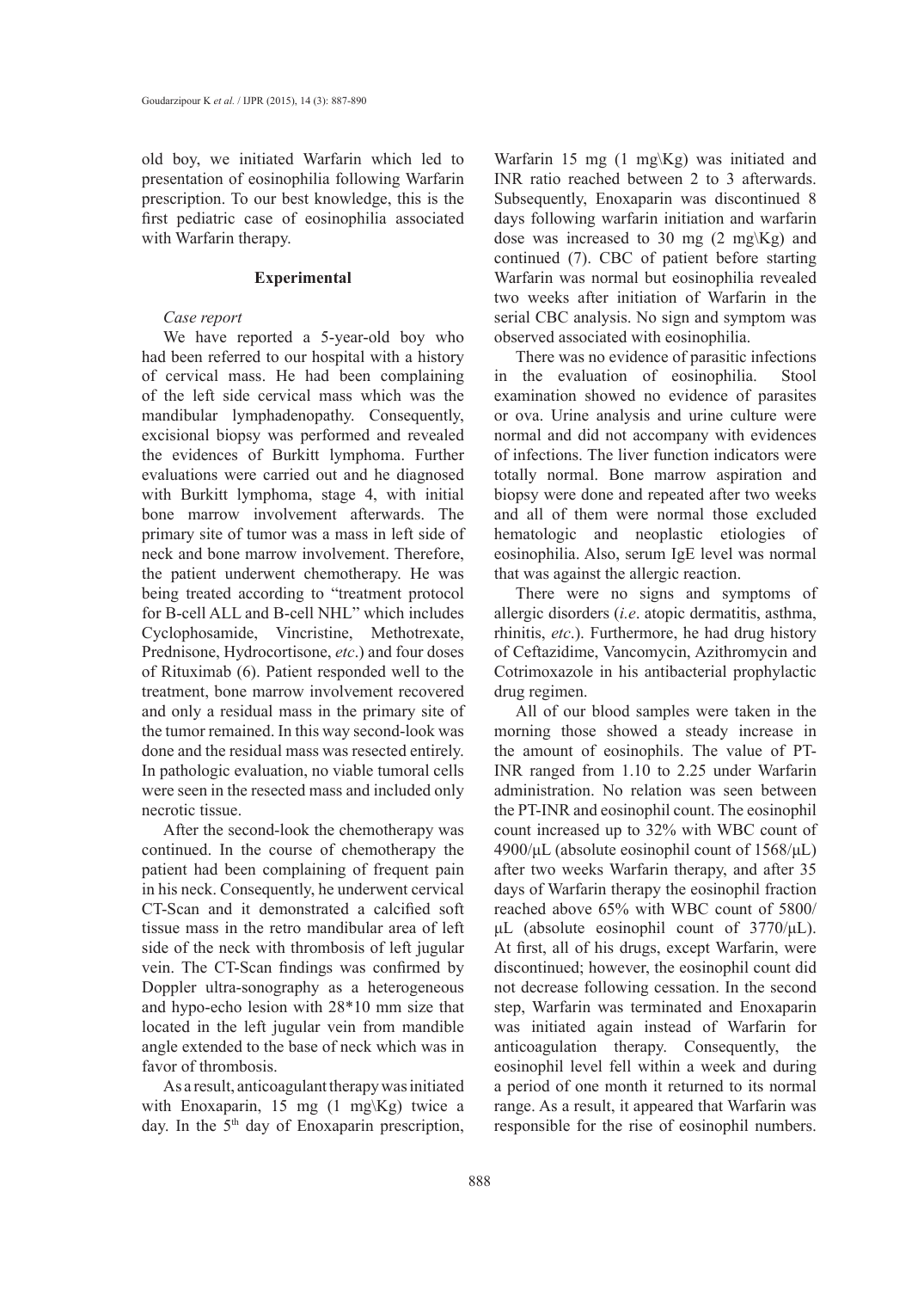However Warfarin was initiated again for the second time in the process of treatment in the third step, which caused an increase in eosinophil count up to 23% with WBC count of 5600/μL (absolute eosinophil count of 1288/μL) and rapid drug discontinuation. The patient was not rechallenged for the third time with Warfarin and received only Enoxaparin for 2.5 months and thrombosis was resolved.

#### **Discussion**

Eosinophilia can be associated with different conditions such as: Allergic disorders, parasitic infection, eosinophilic enteritis, pneumonitis and idiopathic hypereosinophilic syndrome. Warfarin-induced eosinophilia is a rare etiology among them, though it was seen in our case. Few evidences have reported eosinophilia during the course of Warfarin therapy.

The first report of Warfarin-induced eosinophilia has been reported by Hall and Link. In their case eighteen days after administration of Warfarin, laboratory findings show leukocytosis  $(19,000/\mu L)$  with eosinophilia of 51% (11,046/ μL). The drug was stopped and twelve days following to cessation, eosinophil count decreased to 10.9% (676/μL) (8).

In 1995, Taishi Kuwahara *et al.* published a paper in which they described a case with Warfarin-induced eosinophilia. This case was a 51-year-old man. His symptoms were dry cough and low grade fever. Warfarin had been administrated subsequent to coronary artery bypass graft. CBC showed a WBC count of 10,600/μL with 18.1% eosinophils (1,919/ μL), nine months following prescription of the Warfarin. Subsequent to discontinuation of Warfarin the eosinophil count decreased below 8% in two weeks. Regardless to this sequence, Warfarin was initiated again and eosinophils increased again up to 17% a week later. Therefore Warfarin was stopped again and in ten days eosinophil count decreased to its normal range. There were no other etiologies for eosinophilia in further evaluations (3).

In 2012, Masakazu Teragaki and *et al.*  reported a case of Warfarin induced eosinophilia. This report is about a man who had an aortic valve replacement and following to surgery Warfarin was initiated. After that, eosinophilia was seen. However, subsequent to cessation of Warfarin, eosinophil count returned to its normal range again and it appeared that Warfarin was the cause of increase in eosinophil count (4).

In our case, the eosinophil fraction reached over 32% after two weeks Warfarin therapy with WBC: 4900/μL, Hb: 11 g/dl, mono: 4%, PMN: 50%, lymph: 12%, baso: 2%. The differential cell count reached above 65% of eosinophils on the 35th day of Warfarin therapy. The eosinophil count reduced and it returned to the normal range in one month after cessation of Warfarin. The eosinophil fraction increased up to 23% following to second prescription of Warfarin. This sequence of events, suggests that Warfarin is the cause of eosinophilia in this patient.

To our best knowledge, this is the first report of Warfarin-induced eosinophilia in pediatric patients.

#### **Results**

Today, we have to be aware of adverse effects of Warfarin that is used more than before with recent progressions in care and treatment of pediatric diseases. It seems reasonable to regularly monitor blood cell differentiation during treatment with Warfarin and medical personnel should be aware of the potential of this complication.

#### **References**

- Rezamand A, Ghorashi Z, Ghorashi S and Nezami (1) N. Eosinophilic presentation of acute lymphoblastic leukemia. *Am. J. Case Rep.* (2013) 14: 143-146.
- Wardlaw AJ. Eosinophils in 1990s: new perspectives (2) on their role in health and disease. *Postgrad. Med. J.* (1994) 70: 536-552.
- (3) Kuwahara T, Hamada M, Inoue Y, Aono S and Hiwada K. Warfarin induced eosinophilic pleurisy. *Intern. Med*. (1995) 34: 794-796.
- Teragaki M, Kawano H, Makino R, Inoue K, Sai Y, (4) Hosono M, Suehiro S and Okamura M. Warfarininduced Eosinophilia. *Intern. Med*. (2012) 51: 1627- 1629.
- Amini S, Gholami K, Bakhshandeh H and Fariborz (5)Farsad B. Effect of oral anticoagulant therapy on coagulation activity and inflammatory markers in patients with atrial fibrillation undergoing ablation: a randomized comparison between dabigatran and warfarin. *Iran. J. Pharm. Res*. (2013) 12: 945-953.